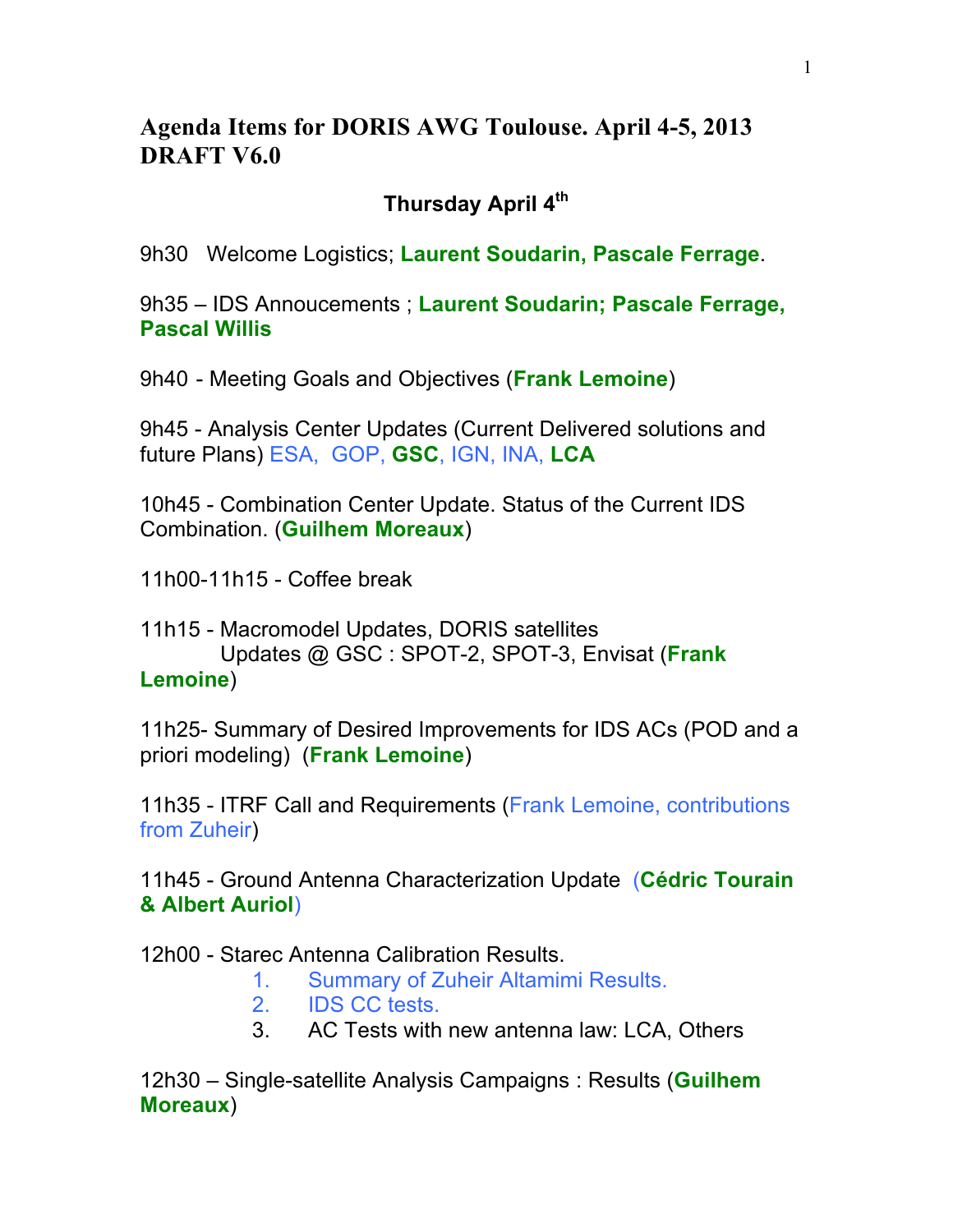### **Thursday April 4th**

#### 12h45-13h45 Lunch

- 13h45 SAA Analysis Campaign- Results
	- 1. Data Delivery, Model Status: (**H. Capdeville, 10 min**).
	- 2. LCA (**H. Capdeville, 10min**)
	- 3. GSC (**F. Lemoine for D. Chinn, 10min**)
	- 4. GOP (P. Stepanek, 10min)
	- 5. IDS CC Results **Guilhem Moreaux** (15min)

14h40 - Gravity Modelling Recommendations for AWG

-Jean-Michel Lemoine -Frank Lemoine

14h55 – Coffee break

15h15 – 17h15 Discussions: Finalization of Models. Questions to Be Answered

- A. **HY-2A**. Will it contribute to IDS Solution even after only short observation history ?
- B. **SPOT5** : How do we manage the SAA effect ? Should the same strategy be followed by all ACs ?
- C. **Jason-1** : Do we include it, even partly ? If yes how do we manage the SAA effect ? Should the same strategy be followed for all ACs ?
- D. **Starec Antennae** : Is there a recommended strategy (phase law center of phase) ?
- E. **Station Frequency Change Issue** : Impact on Station Postions : Is this addressed by all ACs ?

**Evening --- IDS Dinner, 20h00**